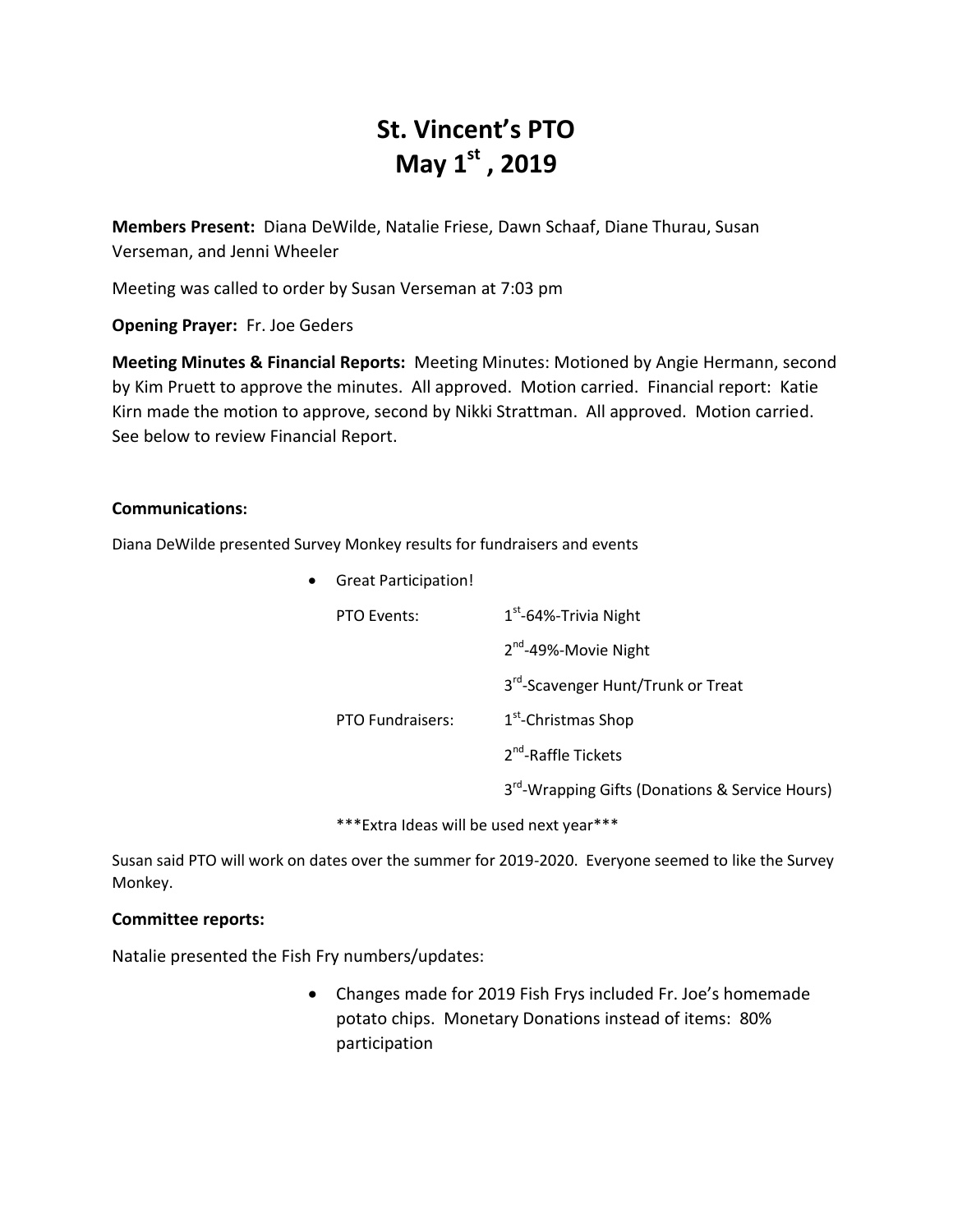- Changes for future Fish Fry's include making sure GB are hot when served, replacing Nesco's and modifying shift change by eliminating clean up crew and making shifts 4-6:30 & 6:30-8.
- Changing numbers on how many people to work each Fish Fry. Started with 160 and last one had 125.
- $\bullet$  \$500 was cleared from presales that were not turned in-Complete profit
- Next year alternate vegetable
- Presales to individuals, after mass, sporting events & Businesses like GML, Nursing homes, etc
- Need extra table for TO GO orders to be picked up by drivers and sorted in order they need to be delivered
- Encourage parents to send desserts in on Thursday before Fish fry with their students. Maybe Campus ministry can pick up from Elementary/HS office and take to Art room?
- Next year give an option to work multiple shifts instead of donating money?

A HUGE Thank you to Mr. McLain for creating and help implementing new system with TO GO/Delivery!!!!!

PTO Board agreed that it was a learning curve but that we took something away from each Fish Fry to try and make it better each time.

Questions/Comments/Ideas:

Diane-Many people stepped up to work many shifts and they were life savers.

Angie H.-Many sporting events on each Fish Fry's hard for parents to support children and Fish Fry-----Deacon Rob said he will talk to Bruce. Bruce works around Baseball Districts & Luke 18

Deacon Rob-People were having fun working & a good sense of community

Susan K-If making for businesses for supper it needs to be structured and on time because most people only get 30 minutes for lunch and maybe more acknowledgment or drive for sponsorship from businesses for Fish Fry's.

Susan V-Did teachers like working on centerpieces for fish fry's?—It went ok.

Amanda U-cutting fish at Stonies worked well. It left more room to cut dessert, etc. Thanks to Tyson for donating Stonies!!!

Christina R-start presales earlier-Businesses complained about late start

Susan V-asked how everyone felt about working expectations of working one per student or all families just work 2 shifts each? Most discussions leaned towards every family working 2 shifts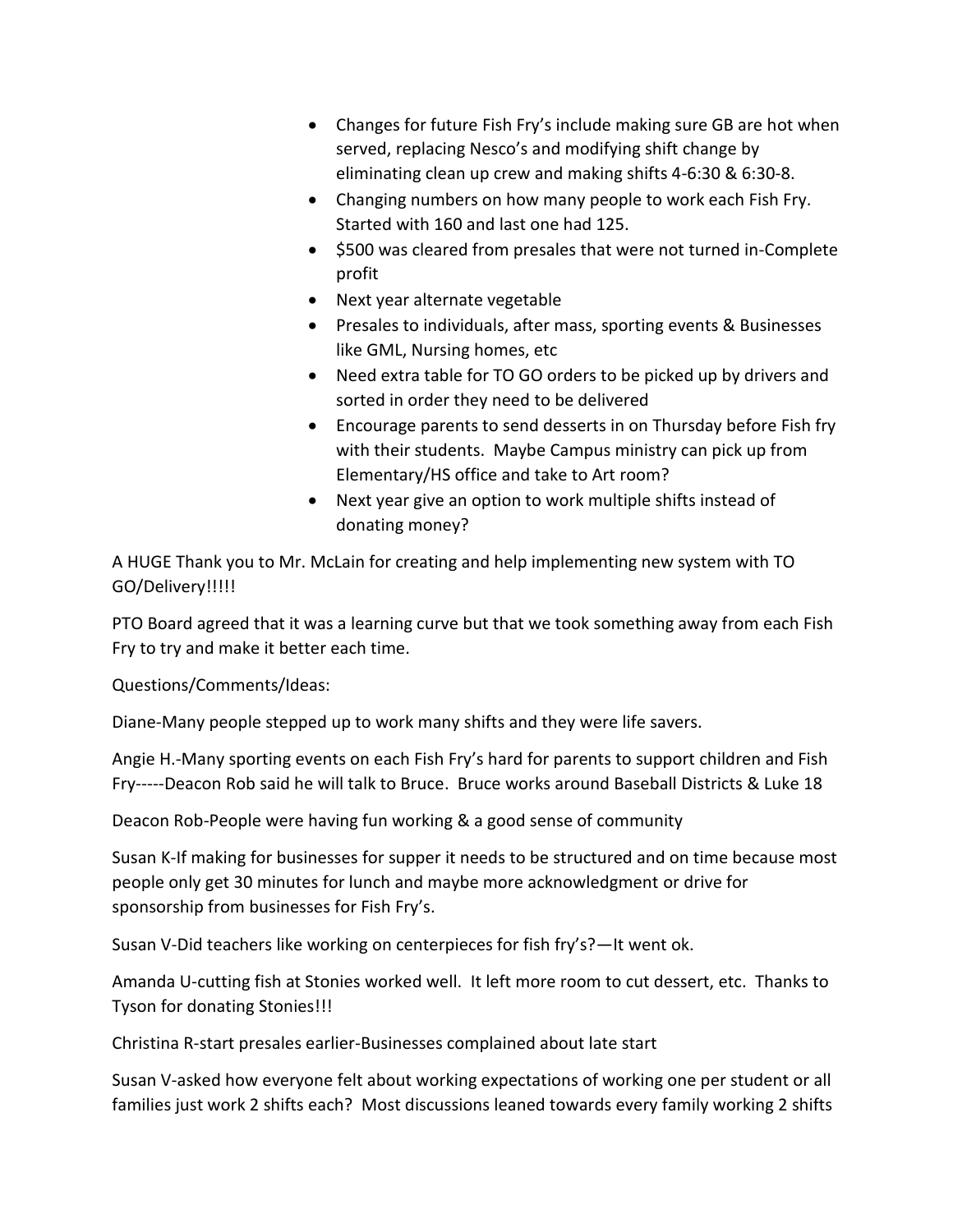**Unfinished Business:** Susan spoke about Presentations for 2019-2020 PTO Meetings.

- Divas & Defense
- Social Media
- Sex Trafficking
- Teen Depression/anxiety & self-destructive behavior (Deacon Rob mentioned)

# **\*\*These will only be for Jr/Sr High students but all parents about 30-60 minutes long\*\***

Deacon Rob asked that parents please do not provide alcohol to kids.

Louise-West County Psychological is a good resource the Archdiocese uses for  $9<sup>th</sup>$  Coalition. There are other coalitions available for grades K, 3, 6, 9. They fit the guidelines through Archdiocese.

If we use outside presenter for a school sponsored event Deacon Rob will approve and parish sponsored Fr. Joe will approve.

The book, UNPLANNED was suggested that all HS students should read. Movie was amazing but book may stir up emotions. Another suggestion is to have PPC have movie and invite all families

Dawn mentioned-CHOP coalition: opioid epidemic in Perry County-promote display with drug paraphernalia in a teenager's room.

Deacon Rob asked that everything we do needs to have gospel values. We have an advantage here. Push theology so they see the reason why we do not do those things to our bodies.

Natalie mentioned-Conscience Discipline Course: Offered at the end of May & July, maybe a good thing for parents to attend.

NCEA, Dr. Tim Hogan-blog on twitter/FB was mentioned too.

# **New Business: FANFEST**

- September  $13^{th}$  5:00-6:30
- Create Committee of 3-4 volunteers

Jennifer Fulford volunteered to chair this activity. Job responsibilities include: Contact Paula Terbrak (bounce houses) possibly student council can help & Communicate with  $8<sup>th</sup>$  Grade (Kim Finger) working Fanfest. Activities include: food, drinks, face painting, bounce houses and free ticket to Football game that night. It is very well attended.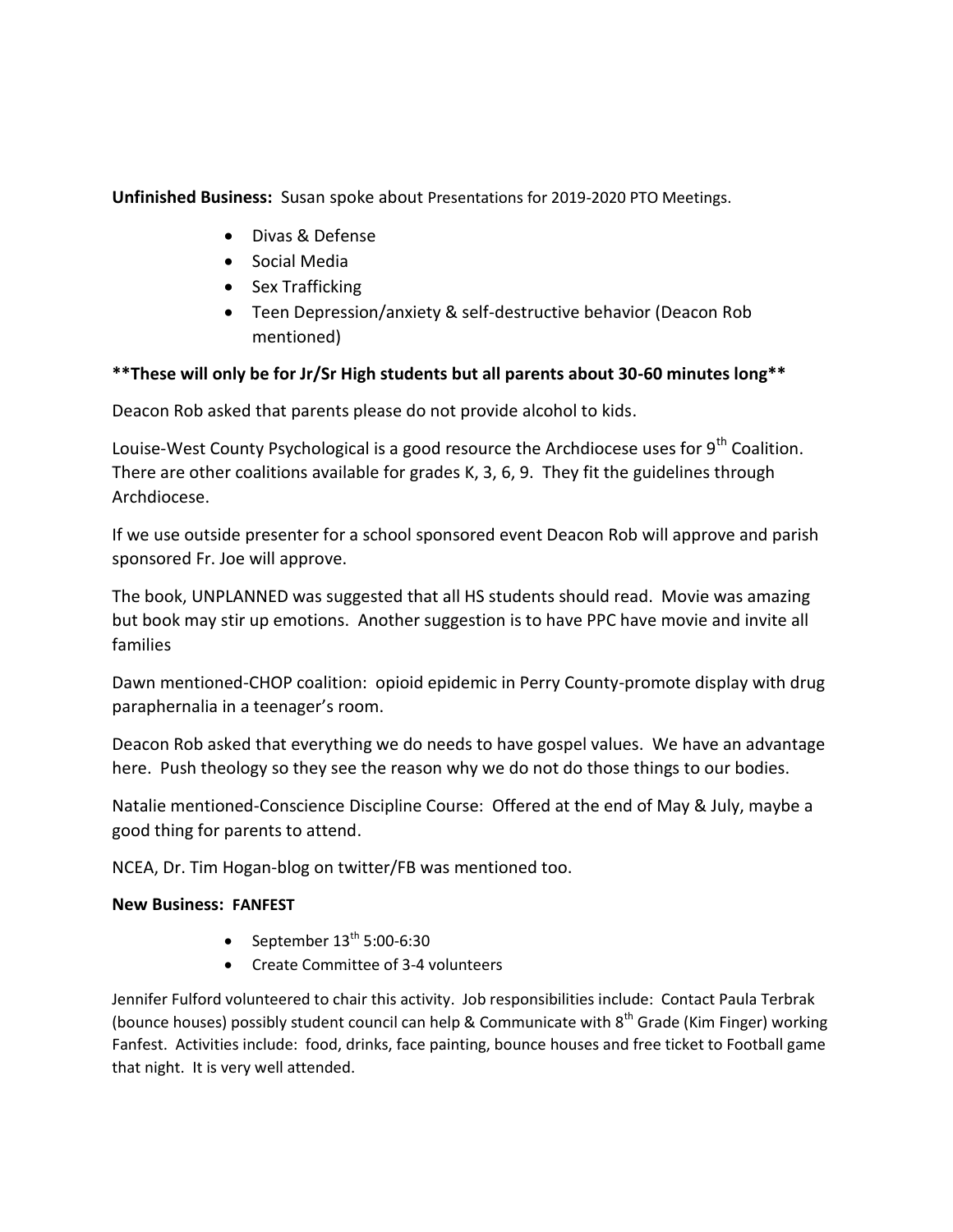### **TRUNK OR TREAT**

- $\bullet$  October 29<sup>th</sup>, Time-TBD
- Create Committee of 3-4 volunteers

Responsibilities Include: Block off parking lot, Encourage parents to participate & decorate their trunk & hand out candy, coordinate with haunted hallways (student council)

### **FISH FRY DATES**

• March  $6^{th}$ , March  $13^{th}$ , March  $27^{th}$  & April 3rd

During the meeting a new parent asked what the ratio for new parents to veteran parents is? She also mentioned there should be a family to mentor new families that have a  $1<sup>st</sup>$  time student at SV to meet ahead of school starting to discuss dates & other information the parents should be aware of for the school year. Packets to students moving to new building?

PTO should do a summary of NEW families at SV. Sue & Natalie will be mtg with school board & after that will discuss possibly creating a packet for each family. Possibly use class Liasons as a resource or contact for the New family. Some other resources that we should provide to NEW families for resources are: Handbook, School/Parish Website(Todd/Mindy), SV Schools Facebook page(Mrs. Baskin), GroupMe for new parents?, and both ES/HS offices.

# **Report by School personnel:**

Deacon Rob-stay involved & encourage others and thanked the PTO board. Also mentioned the need for a school bus driver for sporting events. VERY BIG DEAL. Must have to transport our athletes to and from games/events. Get the word out there.

Diane U-mentioned May Procession and is hoping to have large participation. It is a great family thing to do.

Someone mentioned Coffee Talk: Come in and ask questions & chat about anything.

**Closing Prayers:** Deacon Rob Huff